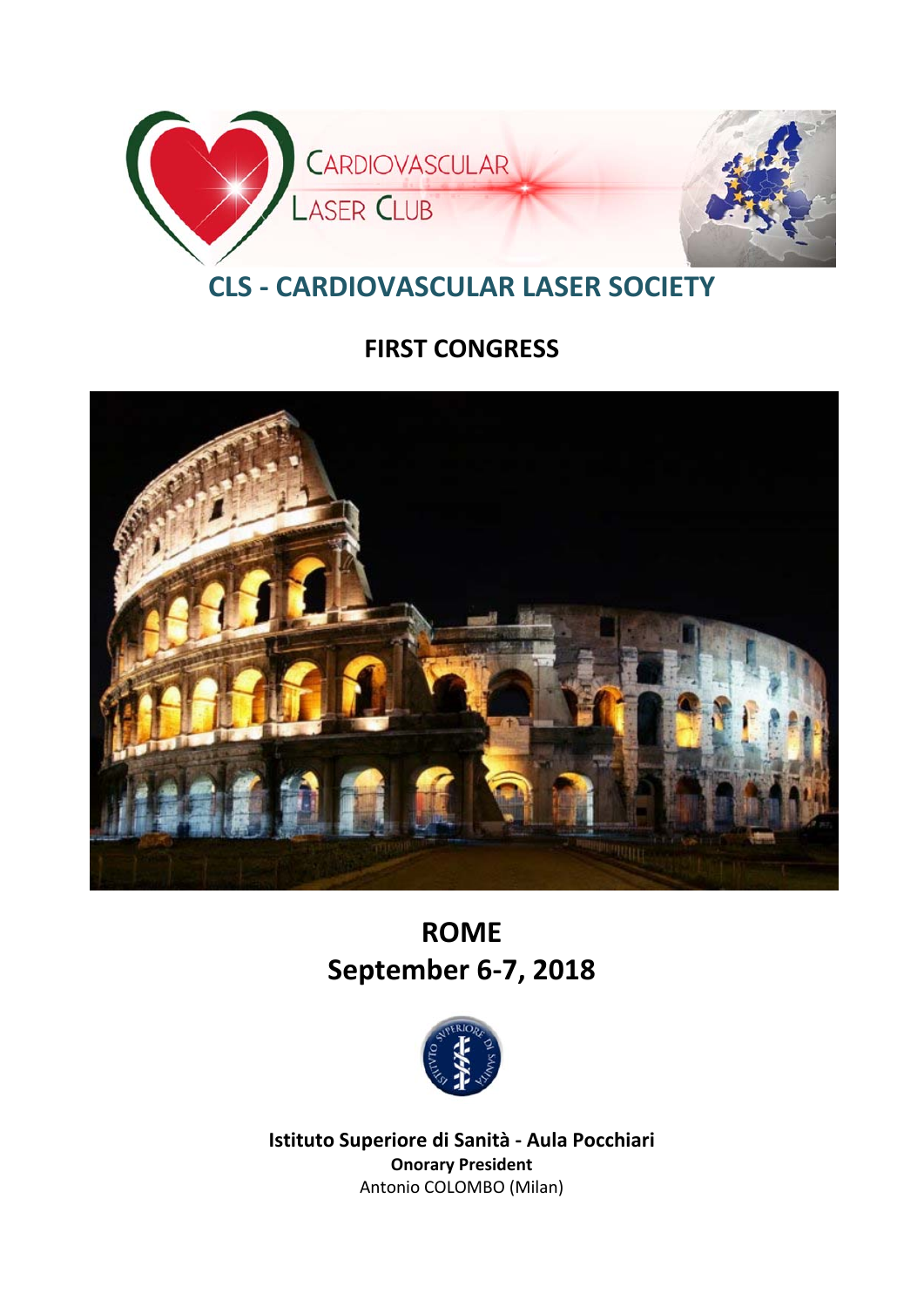**Presidents** Francesco FEDELE (Rome) Vittorio AMBROSINI (Avellino)

**Vice President** Pietro ARMIGLIATO (Verona)

**Interventional Cardiology Section Director** Marco CONTARINI (Siracusa)

**Interventional Radiology Section Director** Massimo SPONZA (Udine)

## **Cardiac Leeds Extraction Section Director**

Antonio CICCAGLIONI (Rome)

**Endovascular Surgery Section Director** Vittorio DORRUCCI (Mestre‐Venice)

## **Clinical Research and EU Funding Project Section Director**

Luigi BERTINATO (Rome)

#### **ScientificCommittee**

Pietro ARMIGLIATO (Verona) Manrico BALBI (Genoa) Guglielmo BERNARDI (Pordenone) Giulio BOVIO (Genoa) Roberto CANDELARI (Ancona) Alessandro CAPUCCI (Ancona) Giuliano CHIZZOLA (Brescia) Antonio CICCAGLIONI (Rome) Antonio CURNIS (Brescia) Antonio DELLO RUSSO (Milan) Vittorio DORRUCCI (Mestre‐Venice) Gabriele GABRIELLI (Ancona) Robert GALLINO (Washington ‐USA) Francesco VERSACI (Latina)

#### **Faculties**

Salvatore ALBORINO (Ancona) Vittorio AMBROSINI (Avellino) Pietro ARMIGLIATO (Verona) Manrico BALBI (Genova) Guglielmo BERNARDI (Pordenone) Luigi BERTINATO (Verona) Giuseppe BORIANI (Modena) Luca BONTEMPI (Brescia)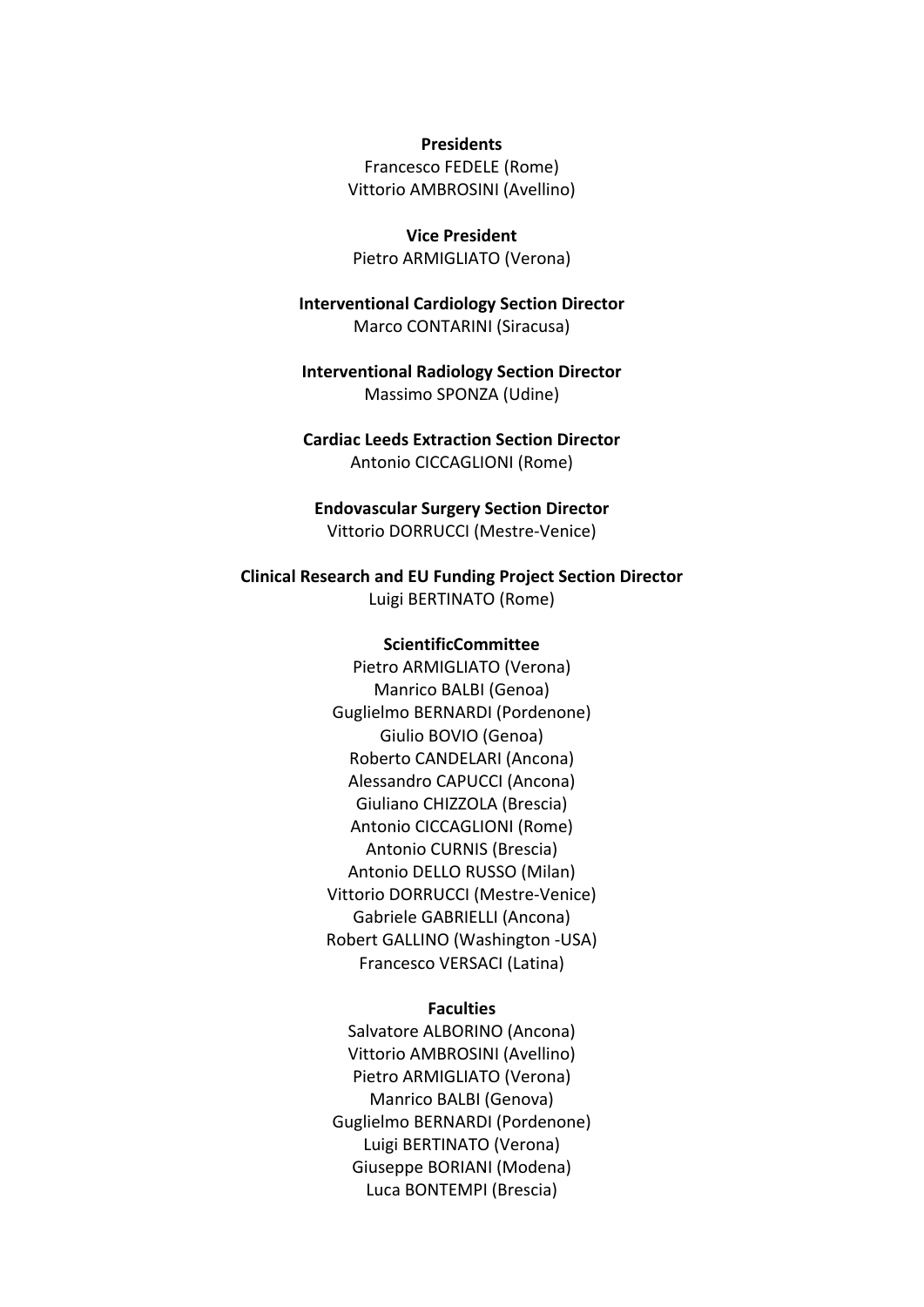Giulio BOVIO (Genova) Roberto CANDELARI (Ancona) Alessandra CAPELLI (Rome) Raffaele CAPOANO (Rome) Alessandro CAPUCCI (Ancona) Giuseppe CARAMANNO (Agrigento) Antonio COLOMBO (Milan) Marco CONTARINI (Siracusa) Giuliano CHIZZOLA (Brescia) Antonio CICCAGLIONI (Rome) Laura CIPOLLETTA (Ancona) Filippo CIROLLI (Rome) Antonio CURNIS (Brescia) Antonio DELLO RUSSO (Milan) Federico DE MARCO (Milan) Marisa DE FEO (Naples) Piergiuseppe DE GIROLAMO (Rome) Giovanni DE VELLI (Siracusa) Stefano DE VIVO (Naples) Igor DIEMBERGER (Bologna) Emilio Di Lorenzo (Avellino) Antonio D'ONOFRIO (Naples) Vittorio DORRUCCI (Mestre‐Venice) Giovanni ESPOSITO (Naples) Francesco FEDELE (Rome) Ciro FERRER (Rome) Gabriele GABRIELLI (Ancona) Stefano GALLI (Milan) Robert GALLINO (Washington) Marta GATTI (Verona) Gino GEROSA (Padua) Piero GRIECO (Potenza) Luca GOLINO (Aversa) Paolo GOLINO (Naples) Gianluca GONZI (Parma) Diego MAFFEO (Brescia) Niccolò MARCHIONNI (Florence) Fabio MIRALDI (Rome) Carlos MOEDAS (Bruxelles) Luciano MORETTI (Ascoli Piceno) Andi MUCAJ (Ancona) Carmine MUSTO (Rome) Massimo NAPODANO (Padova) Maria Lucia NARDUCCI (Rome) Riccardo NERI (Pordenone) Antonio NICOSIA (Ragusa) Gerardo NIGRO (Naples) Enrico PACI (Ancona)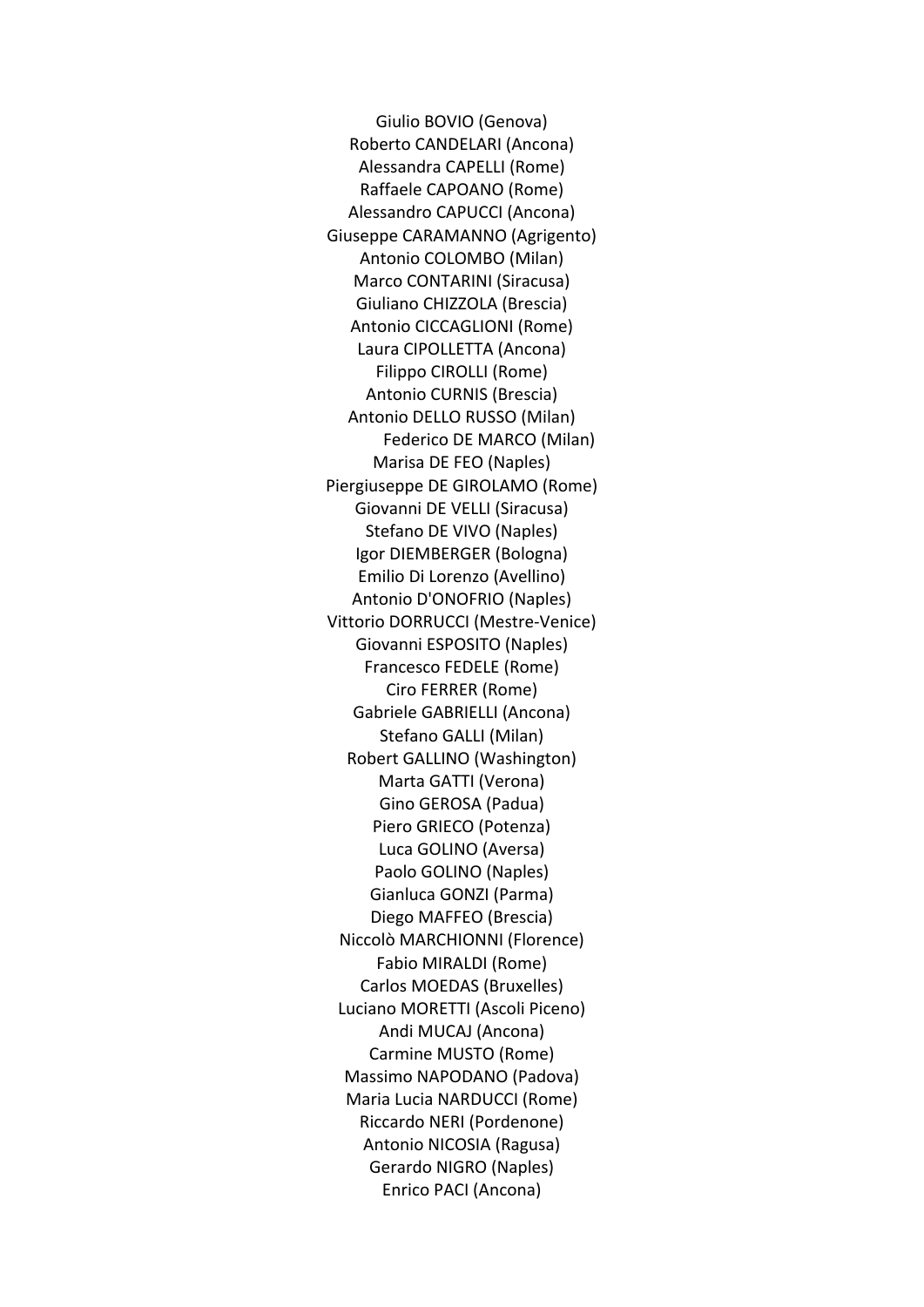Enrico PAMPANA (Rome) Augusto PAPPALARDO (Rome) Domenico POTENZA (S.Giovanni R.) Francesco PRATI (Rome) Gianluca QUAGLIO (Bruxelles) Antonio RAPACCIUOLO (Naples) Renato Pietro RICCI (Rome) Walter RICCIARDI (Rome) Maurizio ROBERTO (Milan) Francesco ROMEO (Rome) Roberto RORDORF (Pavia) Antonio ROSSILLO (Vicenza) Antonio SAGONE (Milan) Nicola SANFILIPPO (Palermo) Michelangelo SCARDONE (Naples) Domenico SERGI (Rome) Leonardo SPEDICATO (Udine) Massimo SPONZA (Udine) Pierluigi STEFANO (Florence) Giuseppe TARANTINI (Padua) Vincenzo TARZIA (Padua) Carlo TUMSCITZ (Ferrara) Maria UCCELLATORE (Rome) Fauzia VENDRAMETTO (Pordenone) Francesco VERSACI (Latina) Massimo VISCHI (Genoa) Fabio ZANELLA (Padua) Davide ZANUTTINI (Udine)

**In Collaboration with:**



**Chair and Department of Cardiology Director Prof. F. Fedele**

**Live Case By:** Electrophysiology Unit Responsible Prof. A. Ciccaglioni **Policlinico Umberto I° University Hospital Rome**

**Registered Case by:** Cardiology Department **Ospedali Riuniti University Hospital Ancona**

Interventional Radiology Department **S. Maria della Misericordia University Hospital Udine**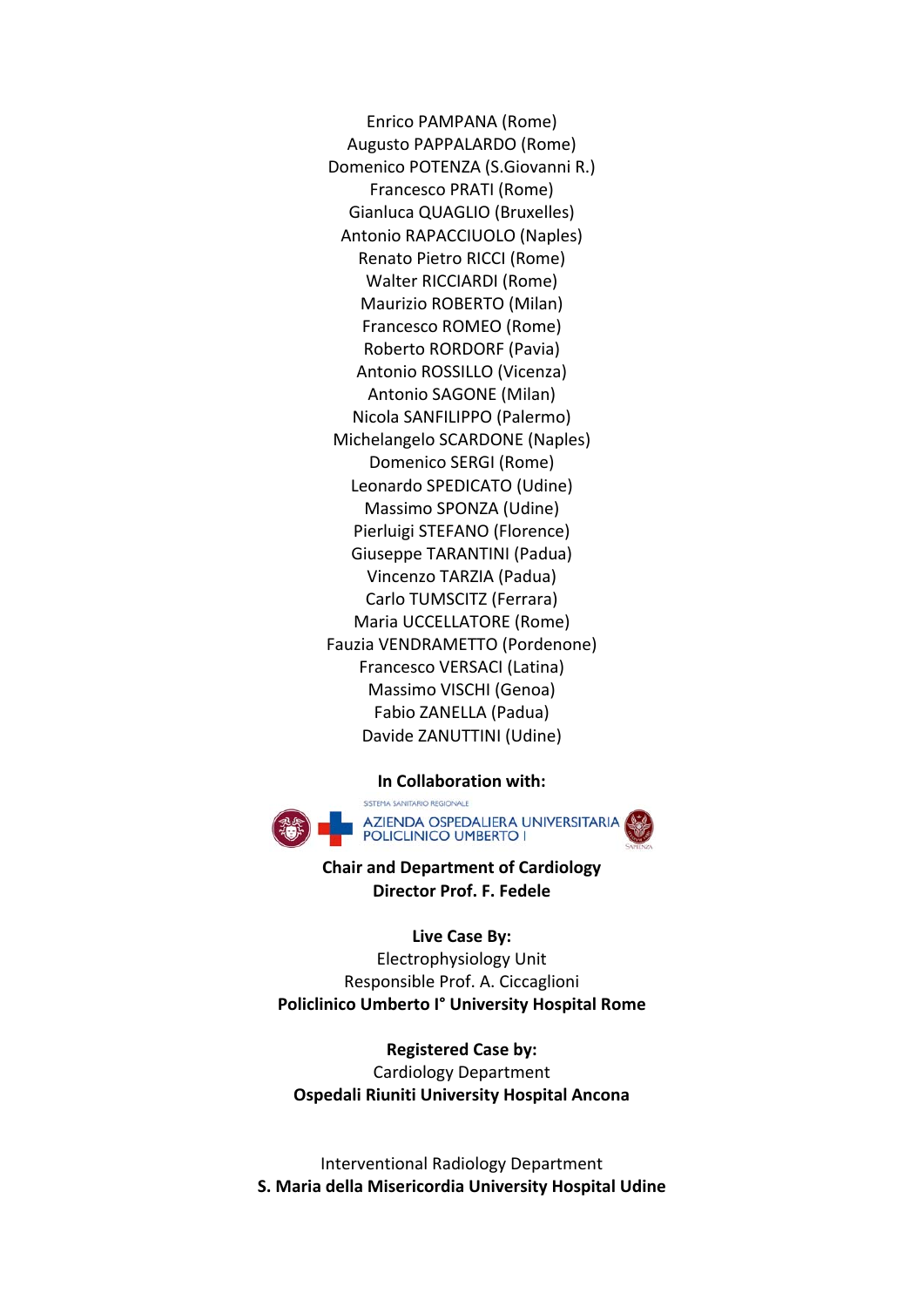Cardiology Department **Umberto I° General Hospital Siracusa**

## **With the Patronage of:**



Italian Health Ministry Italian Research and University Ministry



Istituto Superiore di Sanità





La Sapienza Rome University



AIAC ‐ Associazione Italiana di Aritmologia e Cardiostimolazione



SIRM ‐ Società Italiana di Radiologia Medica



GISE ‐ Società Italiana di Cardiologia Invasiva

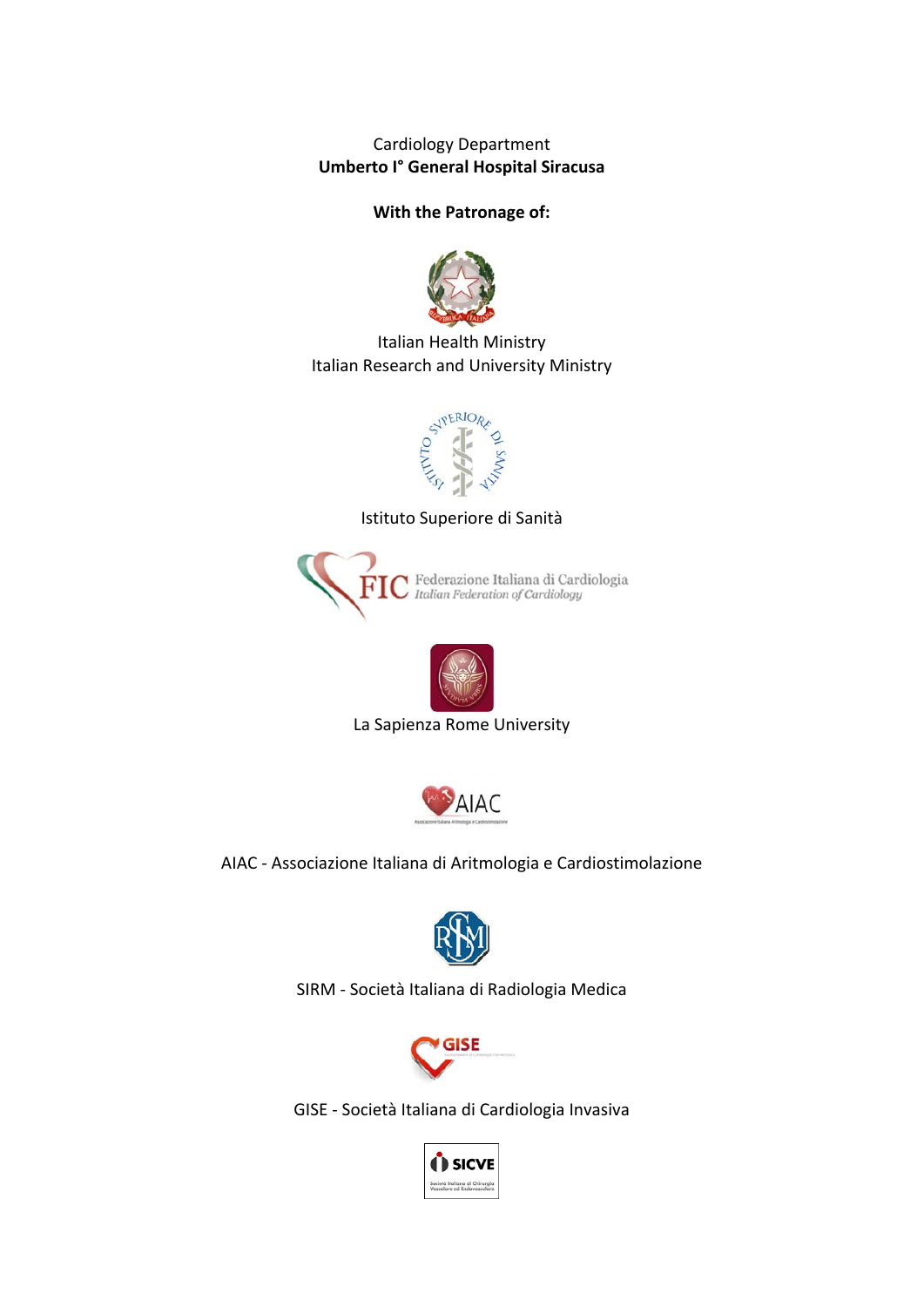## **PLANNING CONGRESS**

| <b>September 6Morning</b> |                |               |                 |                          |  |  |  |
|---------------------------|----------------|---------------|-----------------|--------------------------|--|--|--|
| 9.30-9.45                 | 9.45-10.15     | 10.15-11.50   | 12.05-13.40     | 13.40-14.40              |  |  |  |
| Opening                   | Magistrale     | 1 st Coronary | 1st Leads Extr. | <b>Leads Vegetations</b> |  |  |  |
| Cerimony                  | <b>Lecture</b> | Session       | <b>Session</b>  | and Angiovac             |  |  |  |
|                           |                |               |                 | <b>Symposium</b>         |  |  |  |

#### **September 6Afternoon**

| 14.40-16.30    | 16.30-17.00  | 17.00-18.30          | 20.30  |
|----------------|--------------|----------------------|--------|
| 1st Peripheral | Programmatic | <b>Board Society</b> | Gala   |
| <b>Session</b> | Lines        | Meeting              | Dinner |

## **September 7 Morning and Afternoon**

| $9.00 - 10.45$  | 11.00-12.50    | 12.50-13.50    | 13.50-14.50           | 15.00-17.00              |
|-----------------|----------------|----------------|-----------------------|--------------------------|
| 2nd Leads Extr. | 2nd Coronary   | LFARN Inv.     | <b>2nd Peripheral</b> | <b>EU Funding Course</b> |
| <b>Session</b>  | <b>Session</b> | <b>Meeting</b> | <b>Session</b>        |                          |





**SCIENTIFIC PROGRAM**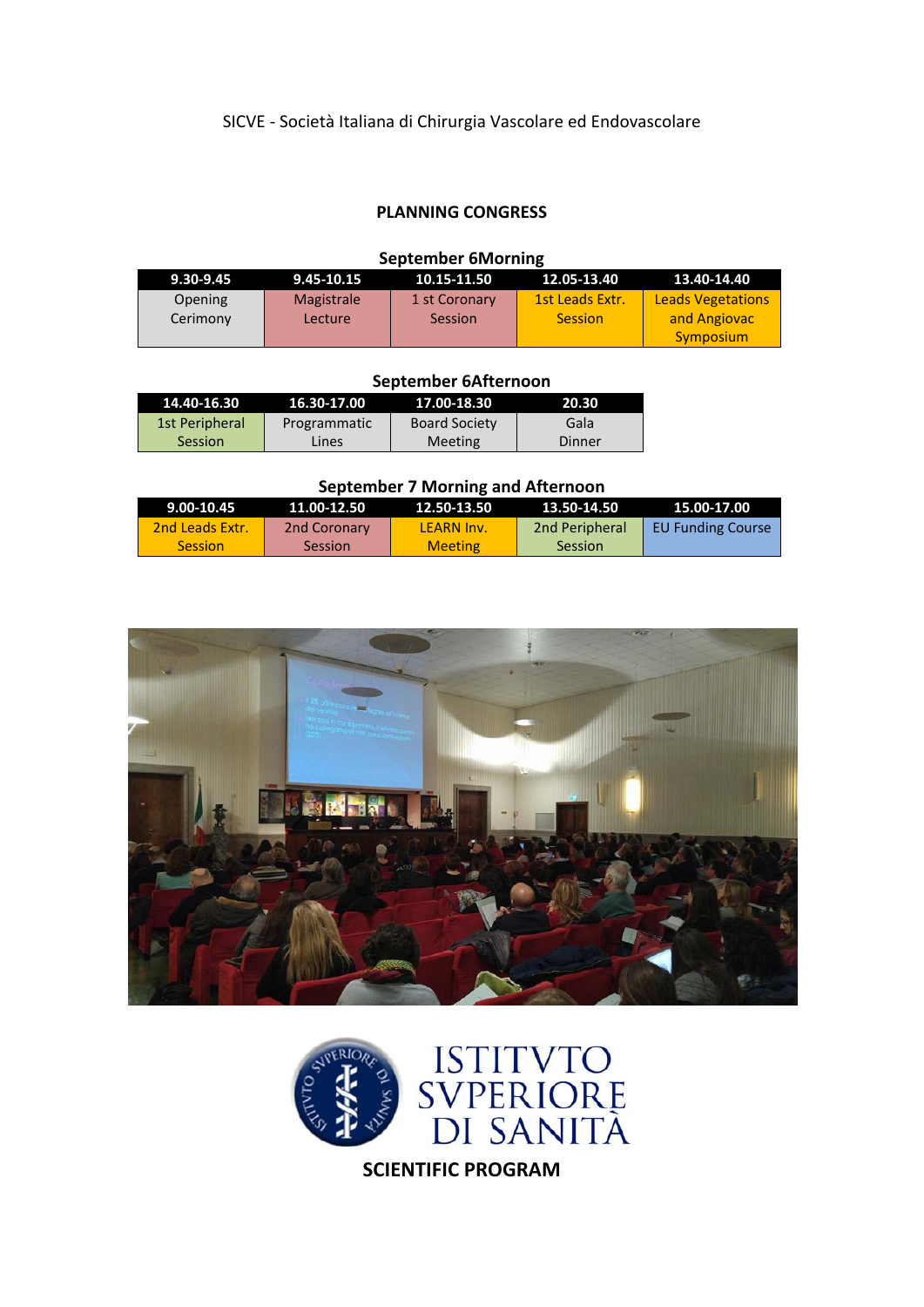## **September 6, Morning**

**9.30 Opening Ceremony**

**Italian Health Ministry**

**W. Ricciardi,** President of Istituto Superiore di Sanità

**F. Fedele**, Professor of Cardiology La Sapienza University Rome

**V. Ambrosini**, President of Cardiovascular Laser Society

**R. Ricci,** President Italian Association of Arythmology and Cardiac Pacing AIAC

**M. Contarini**, Director Interventional Cardiology Section Cardiovascular Laser Society

**A. Ciccaglioni**, Director Interventional EP Section Cardiovascular Laser Society

**V. Dorrucci**, Italian Society of Vascular and Endovascular Surgery

**M. Sponza**, Director Interventional Radiology Section Cardiovascular Laser Society

**G. Tarantini**, President Interventional Cardiology Italian Society SICI‐GISE

**9.45 Lecture**

**The Laser Role in Coronary Complex Lesions**

**Prof. Antonio Colombo** 

**1stCORONARY SESSION**

**Chairmen: G. Bernardi, M. Contarini, F. Fedele, G. Tarantini**

10.15 Ten years of coronary laser: Italian experience (**M. Balbi**)

10.35 New evidence on coronary laser (**V. Ambrosini**)

10.55 Thrombus aspiration versus laser in the AMI treatment (**F.Versaci**)

11.15 Laser atherectomy for management of unexpanded second generation drug‐eluting stent in calcific coronary lesions (**F. Prati**)

11.35 Complex Cases recorded by Cardiology Department of Siracusa (**G. De Velli**)

11.55 Discussion

**Discussant: F. Vendrametto, C. Musto, D. Maffeo, G. Esposito**

## **12.10 Coffee Brack**

**1st CARDIAC LEADS EXTRACTION SESSION**

**Chairmen: A. Ciccaglioni, A. Curnis, G. Gerosa, G. Nigro**

12.20 Lead infections: diagnosis and extraction strategies (**L. Bontempi**)

12.40 What to do in the presence of large vegetation – the Angiovac System (**V. Tarzia**)

13.00 Complex clinical cases recorded by the University Hospital of Ancona (**L. Cipolletta**)

13.20 Complex Clinica l cases recorded by the Monaldi Hospital of Naples (**S. DeVivo**) 13.30 Discussion

**Discussant: P.G. De Girolamo, A. Rossillo, R. Rordorf, G. Gonzi, A. D'Onofrio**

**Lunch Symposium: TREATMENT OF MASSES WITH ANGIOVAC SISTEM**

**Chairman: N. Marchionni**

**Co‐Chairmen: G. Gerosa, F. Fedele, A. Curnis, F. Romeo**

**13.40Live Case by Umberto I° University Hospital Rome** 

**A. Ciccaglioni, F. Miraldi, M. Contarini, V. Tarzia, A. Capelli, F. Zanella**

**Discussant: P. Stefano, D. Sergi, I. Diemberger, M. Scardone, M. De Feo**

## **September 6 AFTERNOON**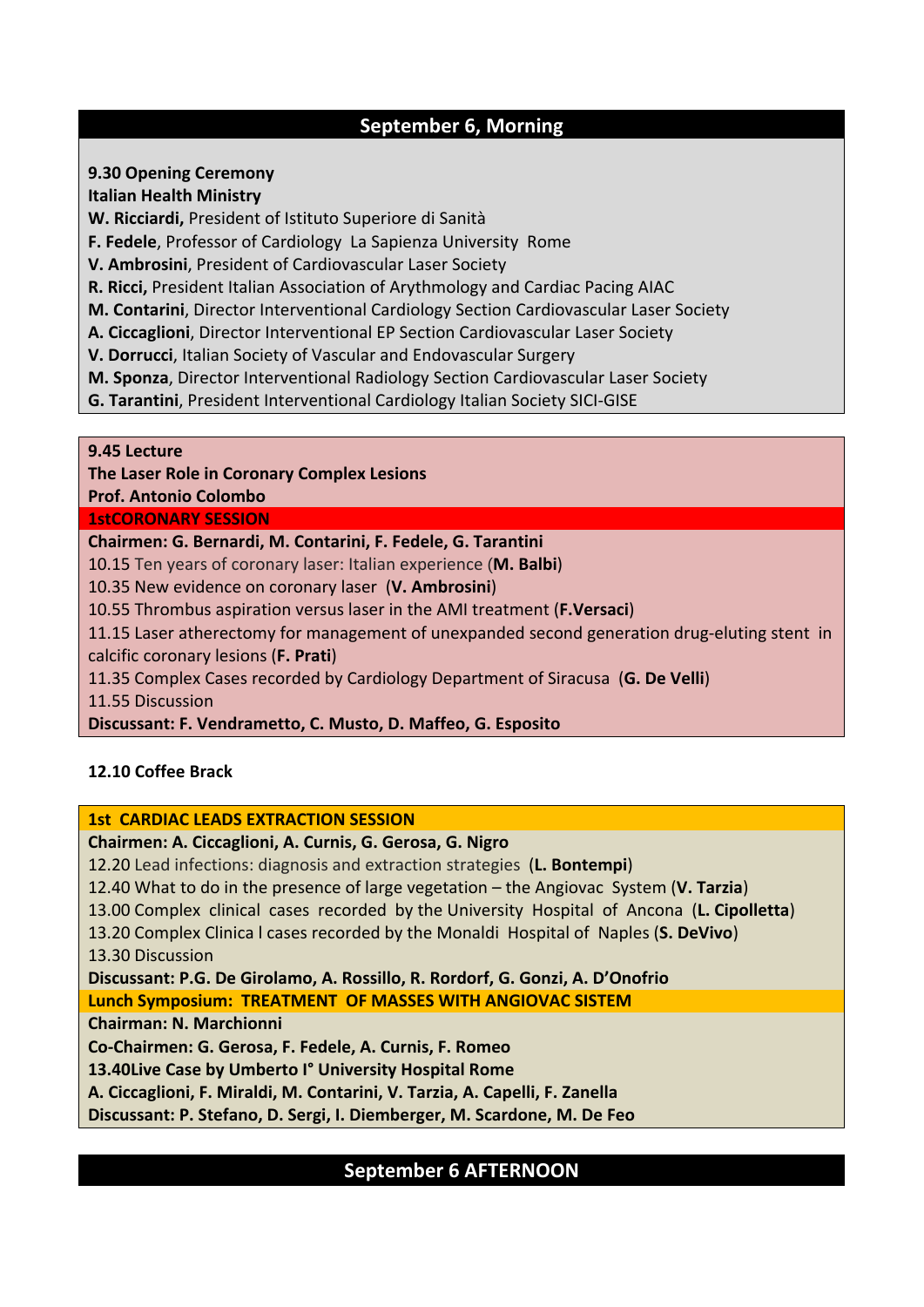## **1st PERIPHERAL SESSION**

**Chairmen: G. Bovio, V. Dorrucci, A. Nicosia, R. Gallino 14.40 Lecture The Laser role in peripheral complex lesions Dr. Massimo Sponza** 15.10 Italian Registry of Laser treatment of femoro‐poplite al diseases (**R. Candelari**) 15.30 Laser treatment of SFA in‐stent restenosis (**E.Pampana**) 15.50 Discussion **Discussant: E. Paci, R. Neri, V. Ambrosini, G. De Velli**

**16.10 OBJECTIVES AND PROGRAMMATIC LINES OF THE CARDIOVASCULAR LASER SOCIETY V. Ambrosini, P. Armigliato 16.40 Meeting of the Board of the Cardiovascular Laser Society**

**20.30 Gala Dinner**

## **September 7, MORNING**

## **2nd CARDIAC LEADS EXTRACTION SESSION**

**Chairmen: A. Capucci, A. Pappalardo, G. Boriani, A. Sagone**

9.00 The Laser Role in the Cardiac leads extraction (**A. Curnis**)

9.30 Impact in Clinical Practice and LEARN Italian Laser Extraction Register (**I. Diemberger**)

9.50 Strategies for catheter extraction after un success full attempts( **A. Ciccaglioni**)

10.10 How to Prevent and Manage Major Complications (**A. Dello Russo, M. Roberto**)

10.30 Discussion

**Discussant: A. Rapacciuolo, D. Potenza, P. Grieco, M.L. Narducci, N. Sanfilippo**

10.45 Coffee Brack

## **2nd CORONARY SESSION**

**Chairmen: P. Golino, E. Di Lorenzo, L. Moretti, G. Tarantini**

11.00 Complex Cases **L. Spedicato**

11.15 Complex Cases **A. Mucaj**

11.30 Complex Cases **G. Chizzola**

11.45 Complex Cases **C. Tumscitz**

12.00 Complex Cases **S. Galli**

12.15 Complex Cases **F. De Marco**

12.30 Discussion

**Discussants: D. Zanuttini, G. Caramanno, M. Napodano, L. Golino**

**Lunch Symposium** 12.50 LEARN INVESTIGATORS MEETING **I. Diemberger** 13.30 LASER CLUB WEBSITE PRESENTATION **M. Contarini**

## **September 7, AFTERNOON**